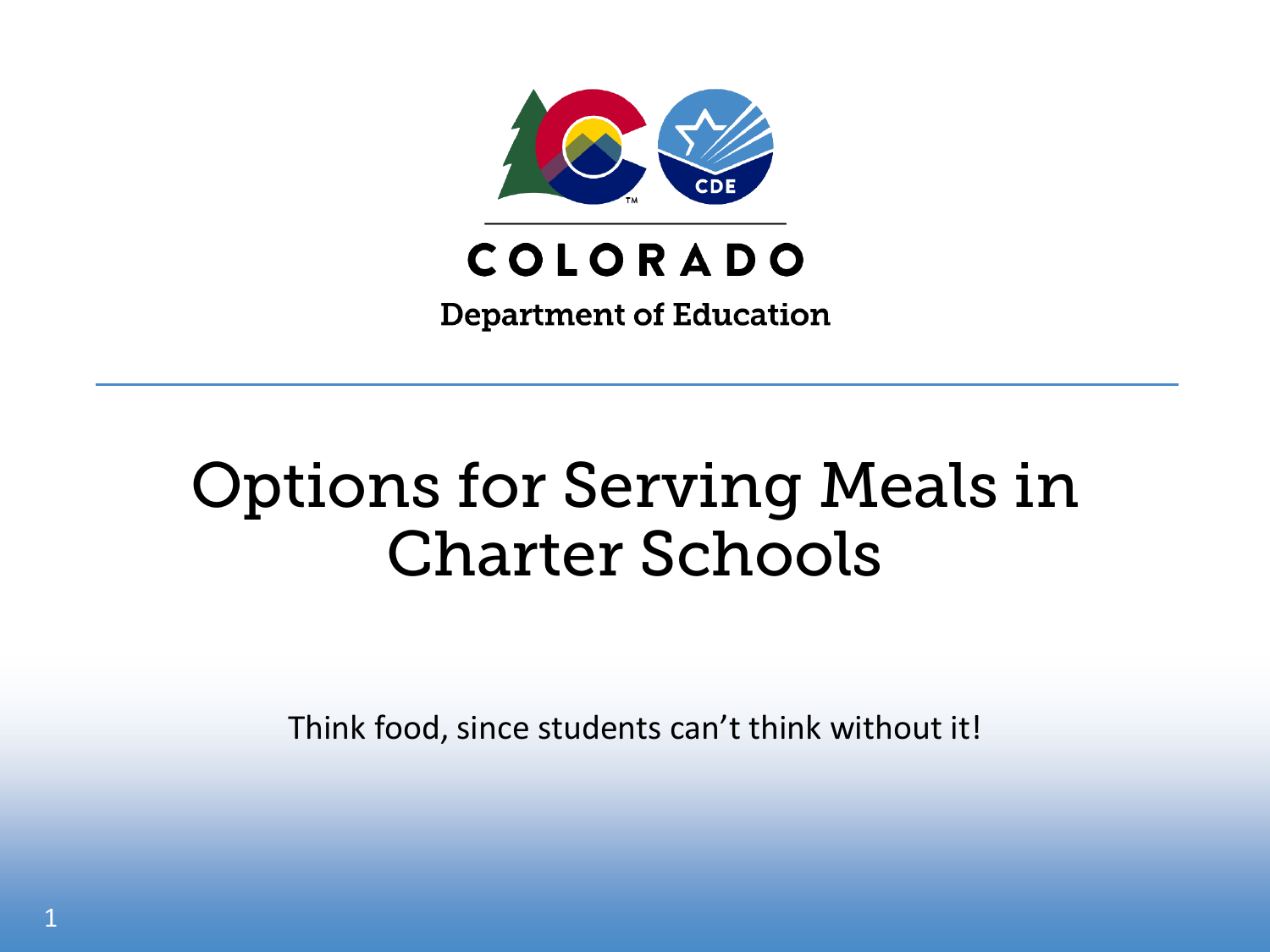#### Together We Can

## • CDE Vision

- All students graduate ready for college and careers, and are prepared to be productive citizens of Colorado.
- CDE School Nutrition Mission
	- The Office of School Nutrition is committed to ensuring all school-aged children have equal access to healthy meals by supporting, training, and connecting Colorado's child nutrition community.

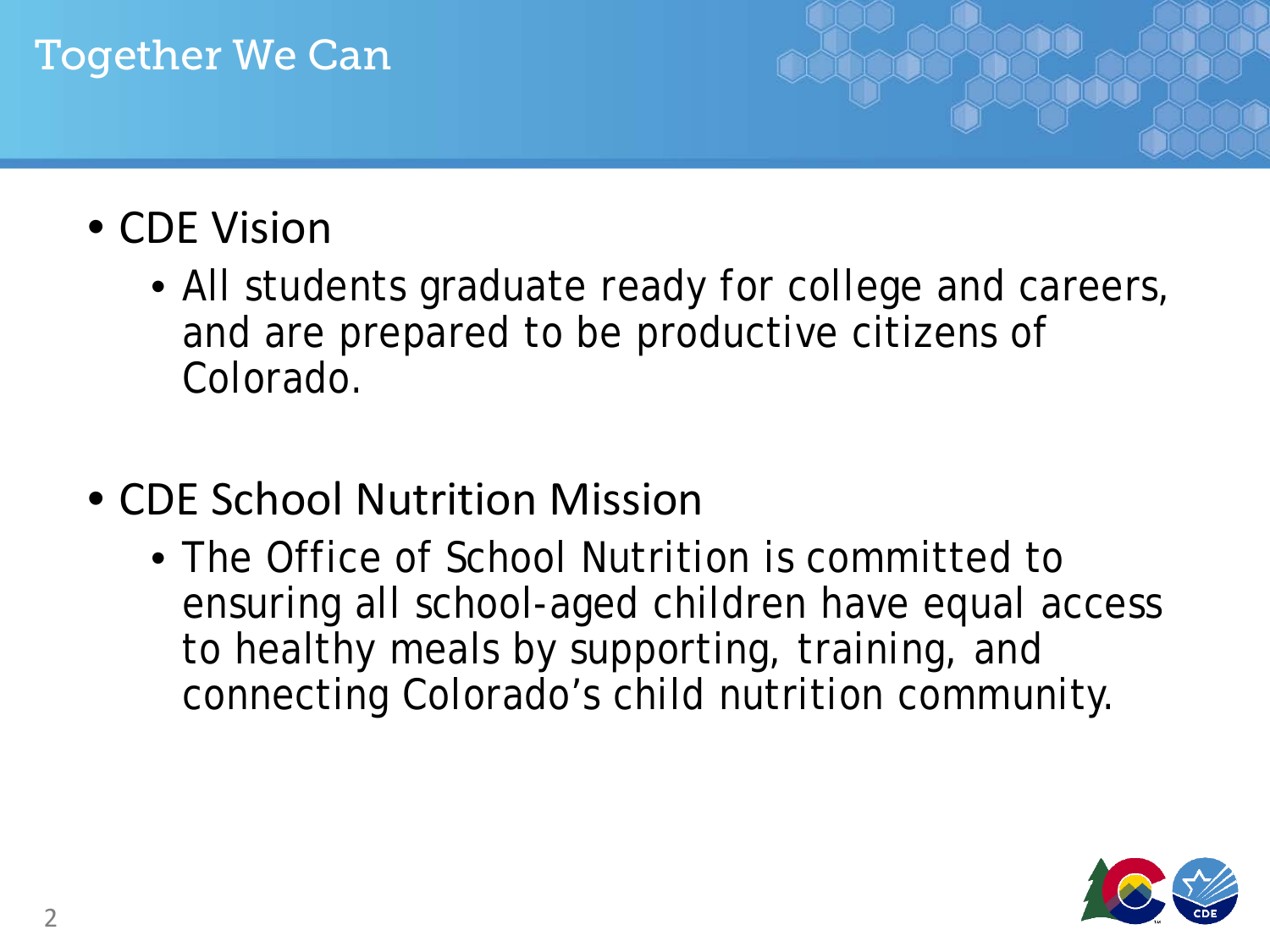#### Why Serve School Meals?

- School meals help bridge the gaps in food insecurity for many children
	- 1 in 6 children in Colorado live in households without consistent access to food- that's over 200,000 children!\*
- School meals can help students achieve
	- Students who eat school breakfast have higher rates of attendance and graduation, and have higher math test scores!\*\*

*\*Feeding America*

*\*\*No Kid Hungry*



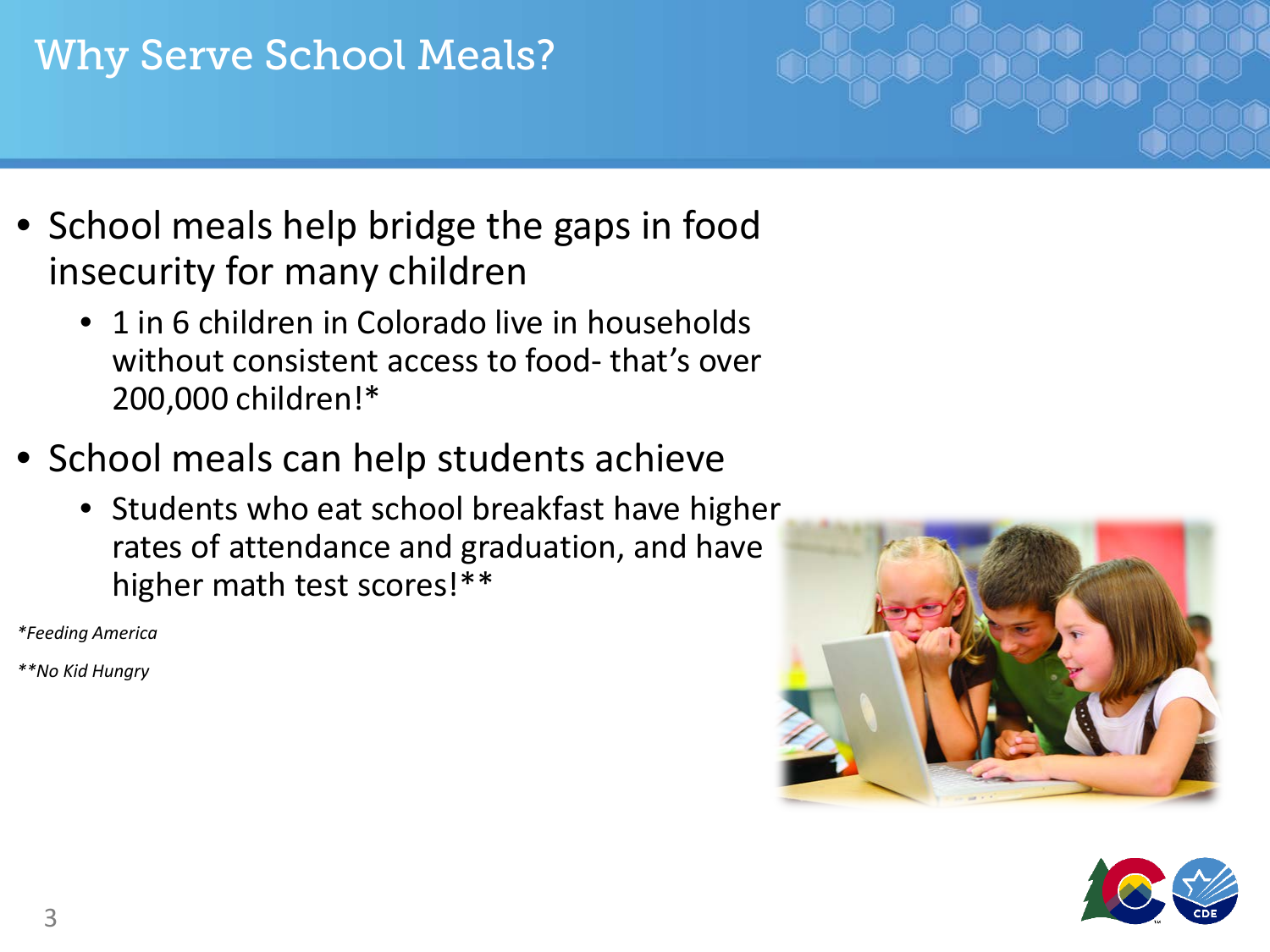#### 4

Types of USDA Child Nutrition Programs

The US Department of Agriculture (USDA) administers several meal programs:

- National School Lunch Program (NSLP)
- School Breakfast Program (SBP)
- Summer Foodservice Program (SFSP)
- Fresh Fruit and Vegetable Program (FFVP)- grant-based
- Afterschool Snack Program (ASP)
- Special Milk Program (SMP)- only for sponsors NOT participating in any of the above programs



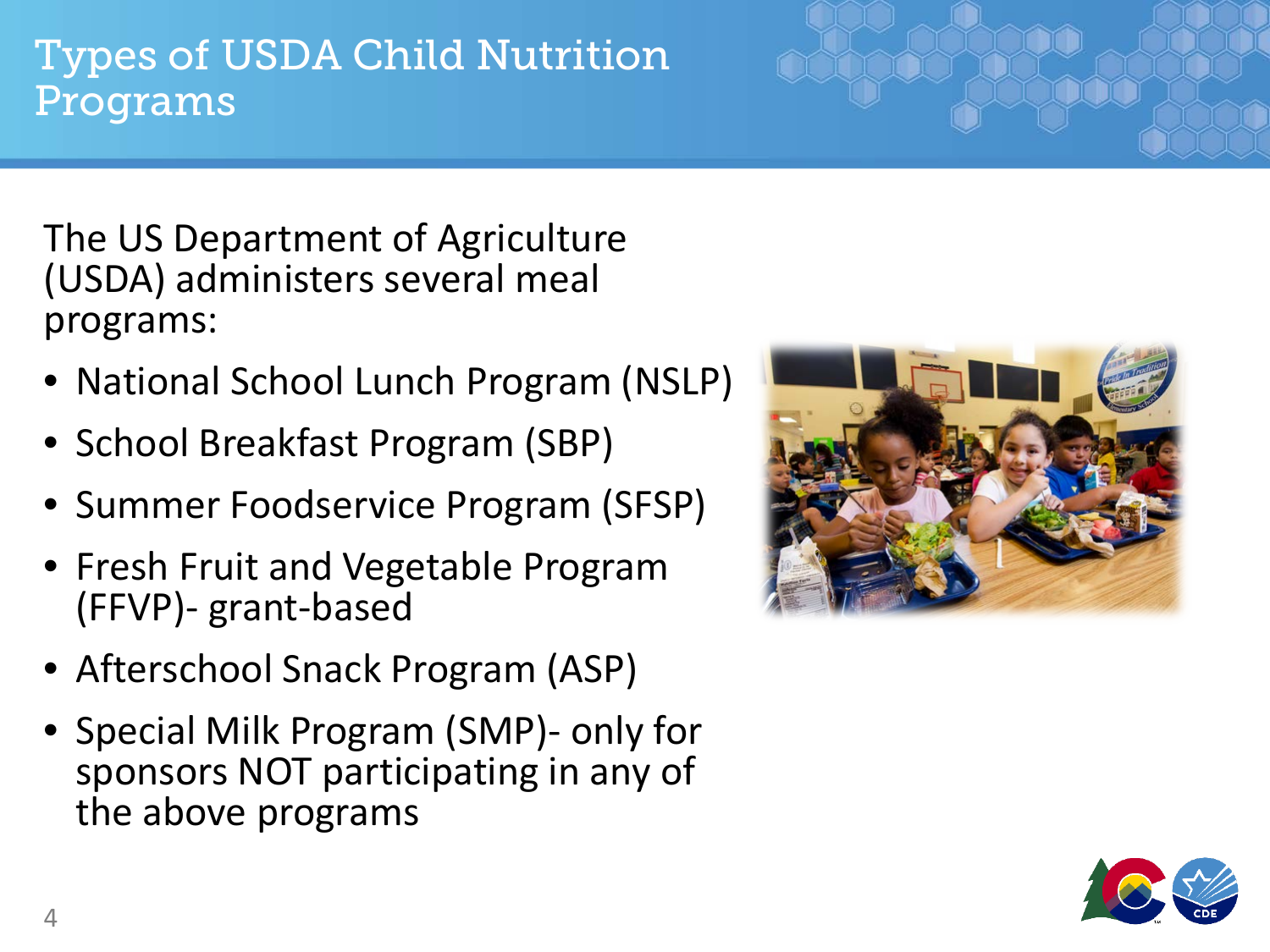#### Benefits of USDA School Meal Programs

- School meals and snacks served can be claimed for reimbursement!
- Meals are served free or at a reduced price to households that qualify for benefits
- Menu patterns ensure that meals meet the nutritional needs of children at different age/grade groups
- Additional funding opportunities are available for schools that participate



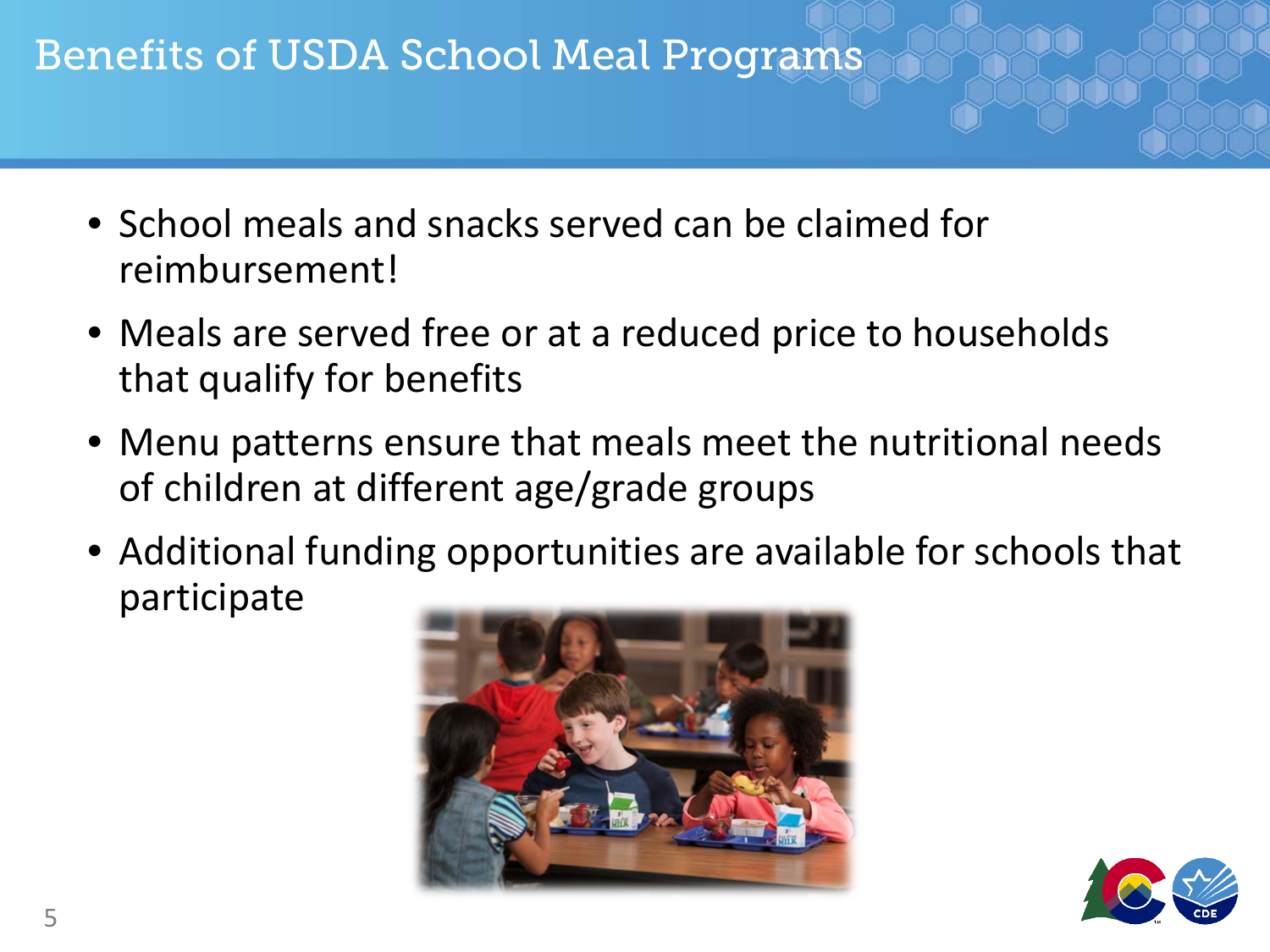# In order to participate in Child Nutrition Programs (CNP), your school must be part of a School Food Authority (SFA)

Options:

- a) With your district/Local Educational Agency (LEA)
- b) With another Charter School Food Authority (SFA)
- c) As your own SFA
- d) Special Milk Program (No SFA needed)



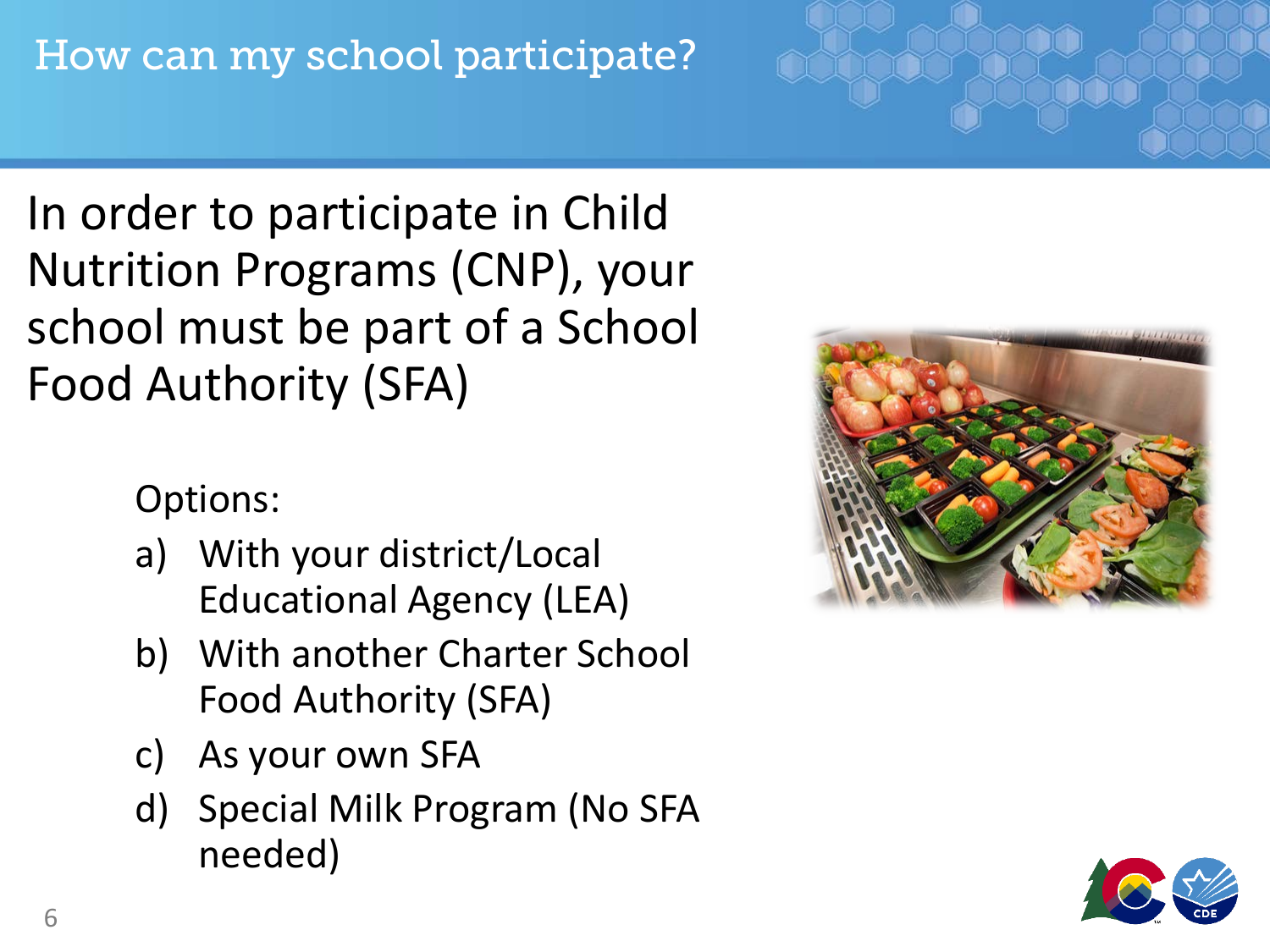### Participation Options

#### **District/LEA is your SFA**

- District uses their existing resources/staff to provide meals for your school
	- Could be catered or prepared on site
- Usually the district SFA keeps all revenues, to be used only for the school foodservice fund
- Sometimes participation fees are charged



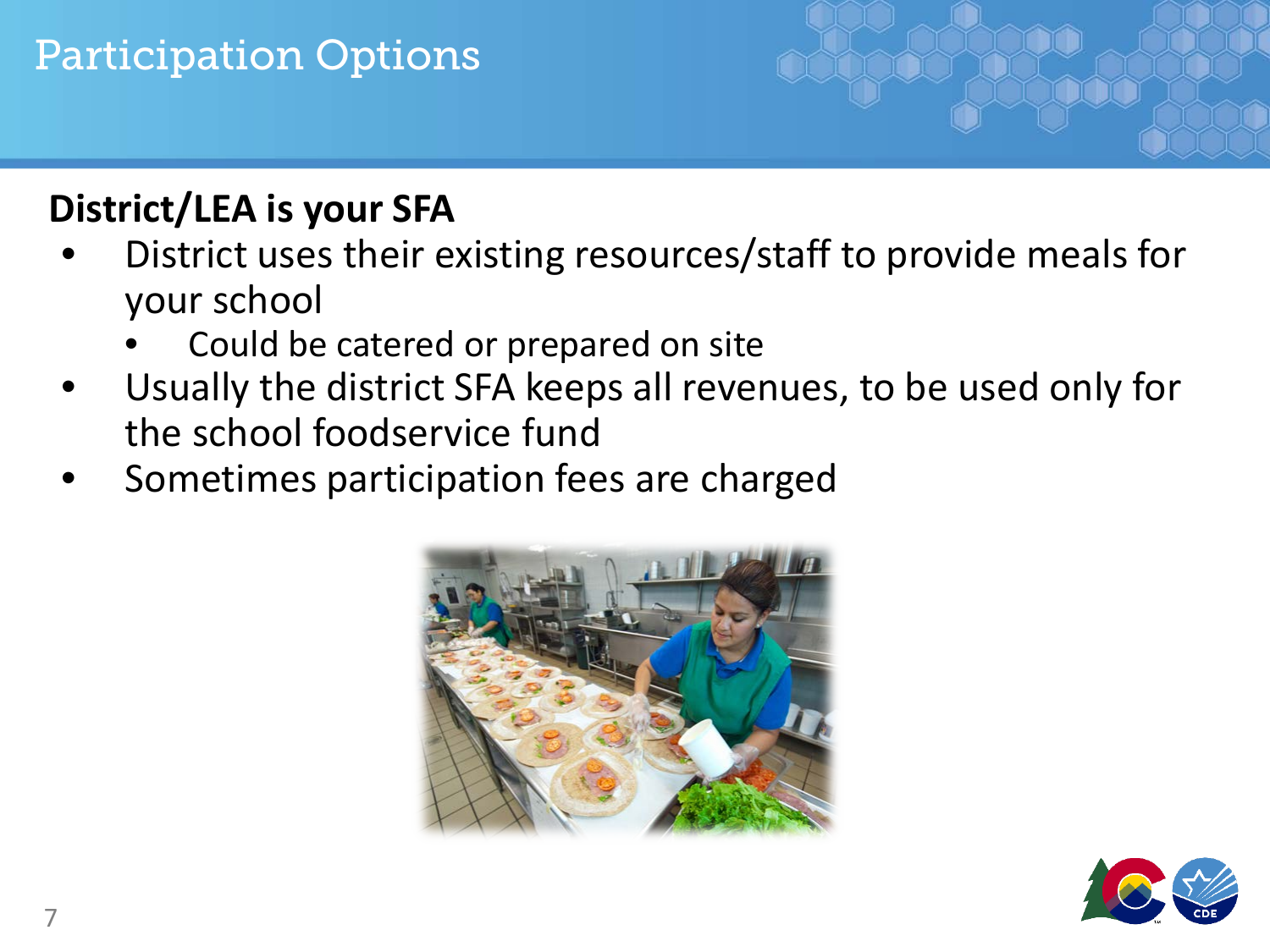#### Participation Options

#### **Join a Charter SFA or Charter Collaborative SFA**

- Most administrative work done by SFA
- Usually fees for participation (based on meals served)
- Must obtain written release from district/LEA
- There are several ways to serve meals:
	- Self operational- you prepare your own meals
	- Vended- an outside Foodservice Management Company (FSMC) prepares the meals- fixed fee per meal
	- Catered by a district SFA- district is not your SFA, but provides fixed fee meals
- Existing Charter SFA's are: Charter School Institute (CSI) and Charter Choice Collaborative

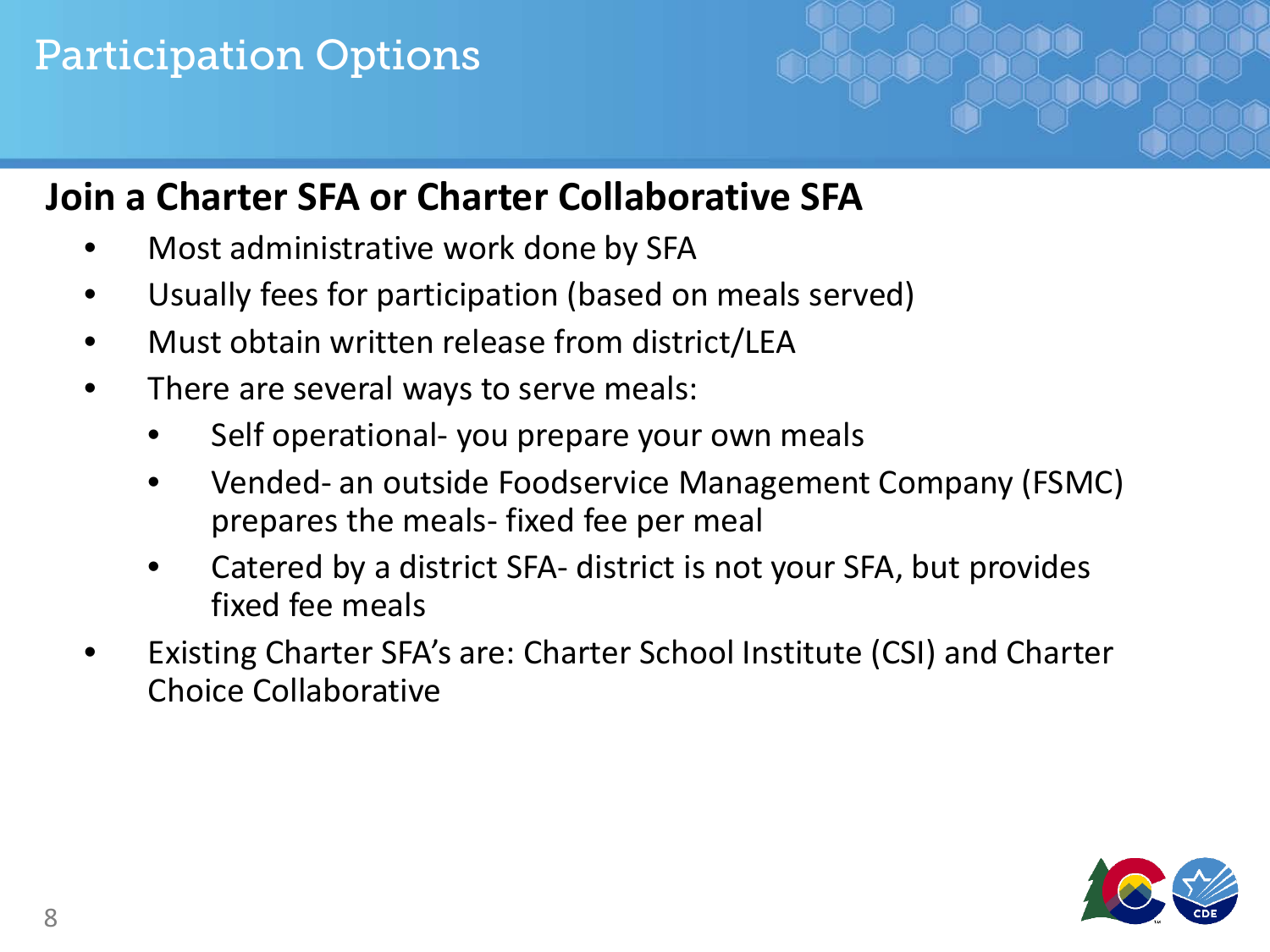#### Working with an SFA

#### **A few highlights of how an SFA works for a school:**

- Supports the school in the Request for Proposal/Contracting process for school meals
- Processes all of the Free and Reduced Price Meal applications and communicates with families regarding benefit eligibility
- Manages reporting to state and districts regarding FRL and meal program information
- Processes monthly claims for reimbursement
- Monitors program compliance and completes audits as required
- Maintains the Point of Service system that captures meals served for claims
- Provides training for staff and technical assistance as needed

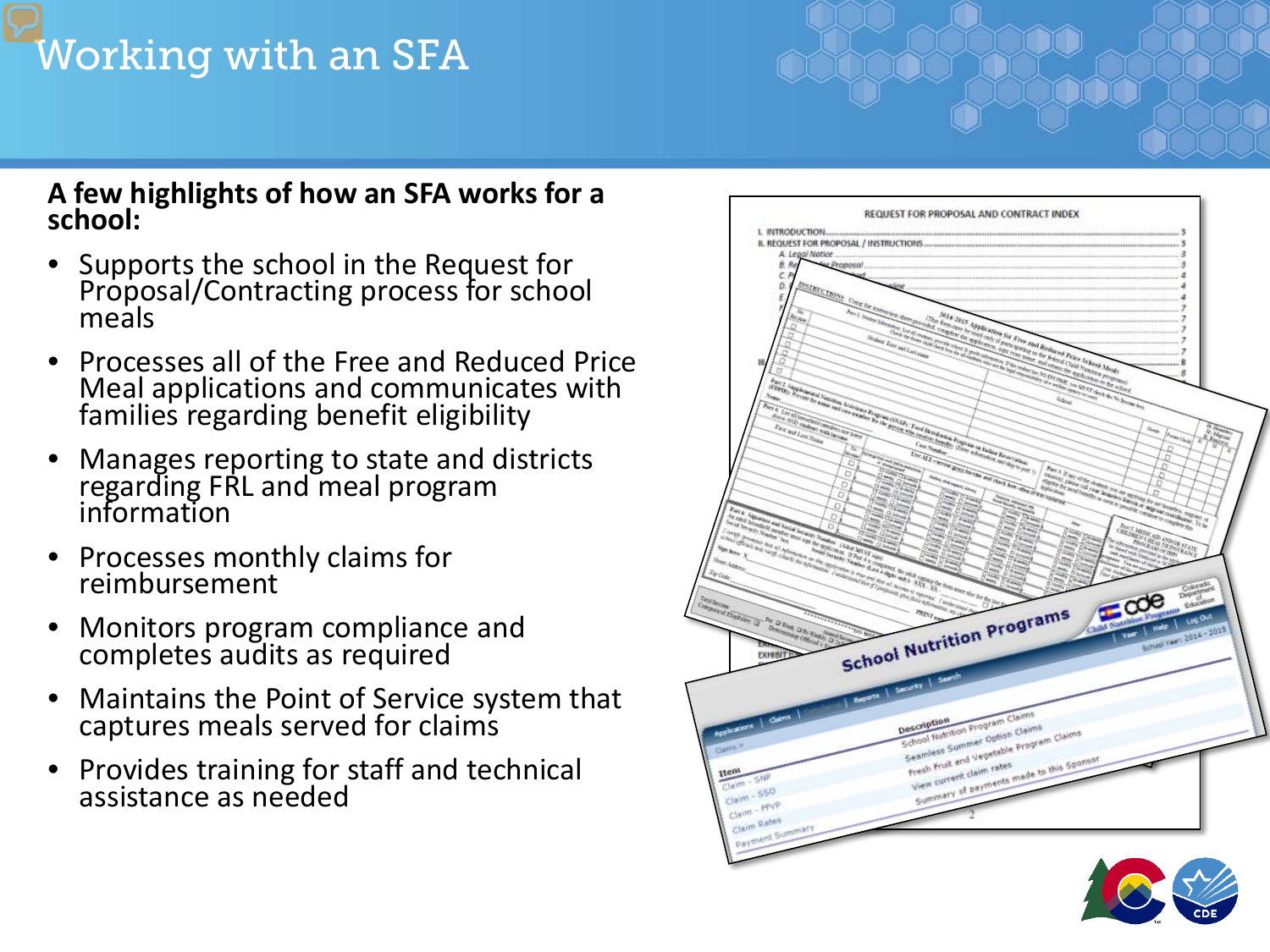### Participation Options

#### **Become a School Food Authority**

- Must obtain written release from district/LEA
- Schools must apply to CDE School Nutrition Unit
	- Application deadline is February 15 each year
- School must show ability to operate program
- School is responsible for all paperwork and accountability
- The School Nutrition Unit provides training, technical assistance and support during the process of becoming an SFA



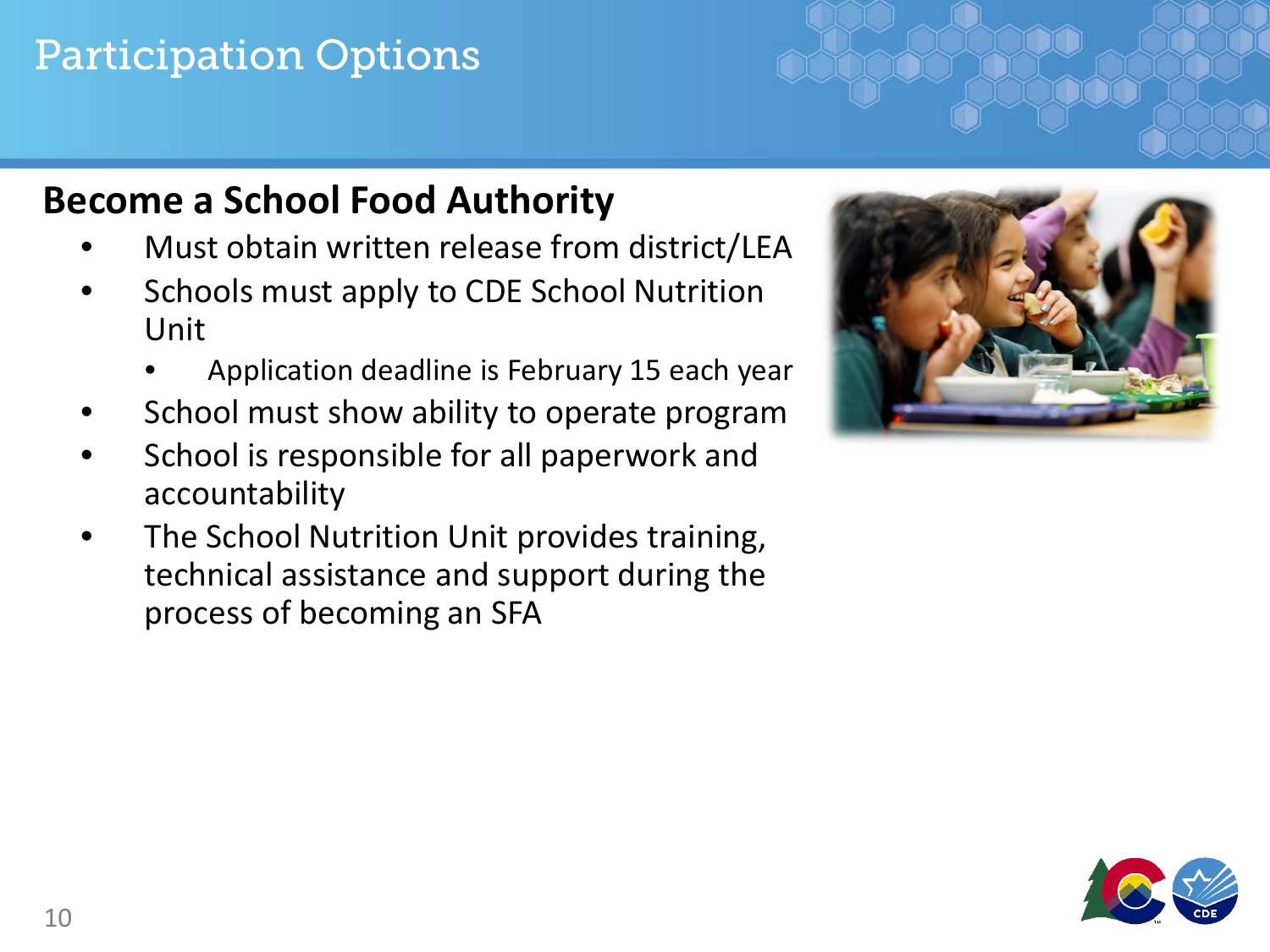#### Participation Options

#### **Provide milk only through the Special Milk Program**

- Only for sponsors who do not participate in other federal meal programs
- Non-SFA sponsors are allowed
- A great way to transition into providing meals
	- Become comfortable following regulations and submitting claims for reimbursement
- If students bring their own meals, you can provide milk and be reimbursed for it



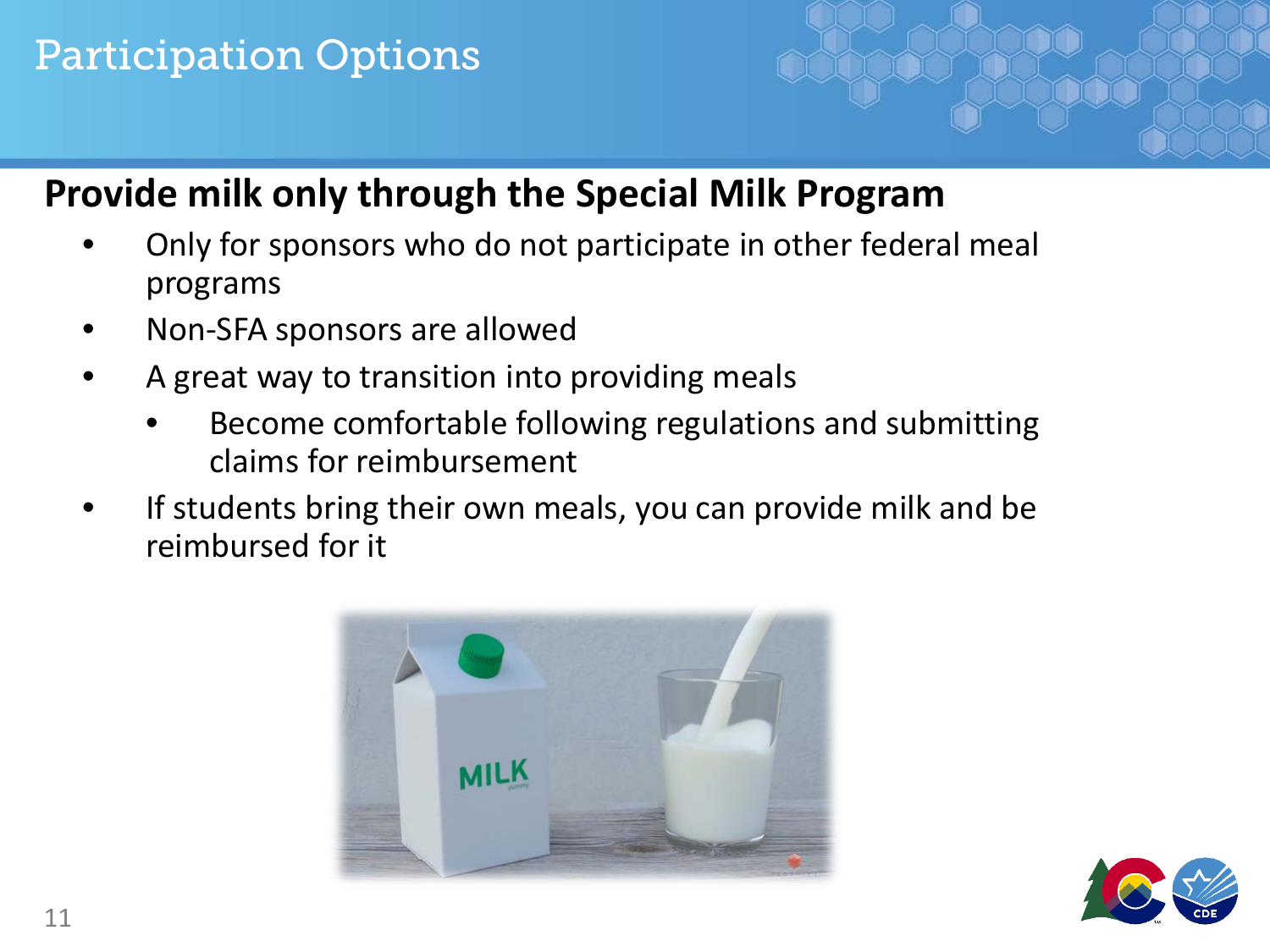#### Meal Reimbursement Rates

| <b>School Year 2019-2020</b> | <b>Free</b> | <b>Reduced-</b><br><b>Price</b> | <b>Paid</b> |
|------------------------------|-------------|---------------------------------|-------------|
| Lunch                        | \$3.48      | \$3.08                          | \$0.39      |
| <b>State Reimbursement</b>   |             | \$0.40                          |             |
| <b>Breakfast</b>             | \$1.84      | \$1.54                          | \$0.31      |
| <b>State Reimbursement</b>   |             | \$0.30                          |             |
| <b>Special Milk Program</b>  |             |                                 | \$.215      |

\*Reimbursement rates include an additional \$0.07 given for each meal if menus are certified as compliant with menu patterns (new SFA's must be certified for compliance). Severe Need rates are not included in this chart.

\*After a year of participation, schools may qualify for USDA Food Entitlement = \$.3625 per lunch served the prior year

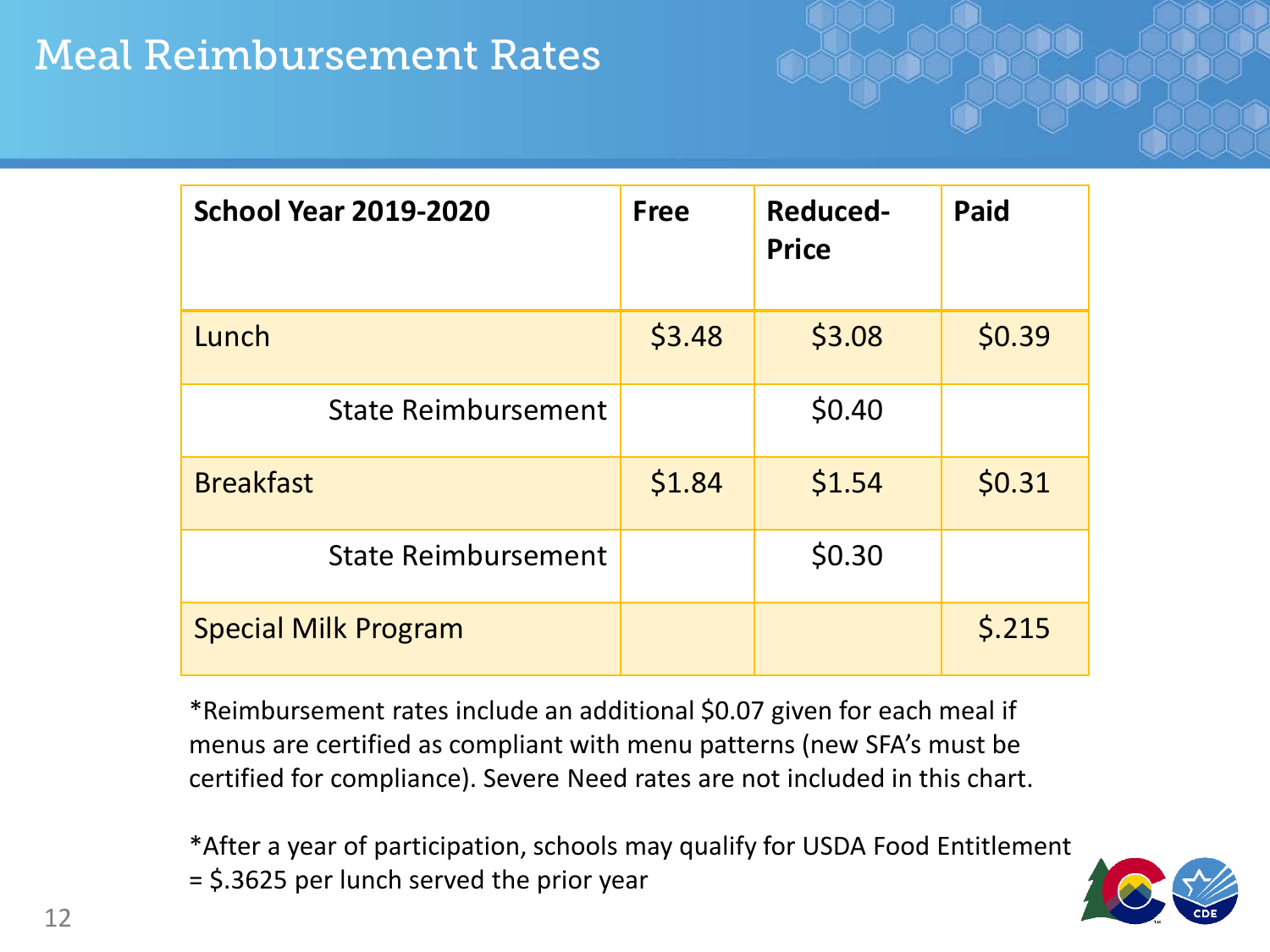### Child Nutrition Program Considerations

- All CNPs are reimbursement programs
	- Payment ONLY after meals are served to students
	- General fund may need to cover startup costs
- Reimbursement is received for all students who take a complete meal – not just students who are eligible for free or reduced priced meals
- All program regulations must be followed; ongoing support and monitoring is provided by the CDE School Nutrition Unit

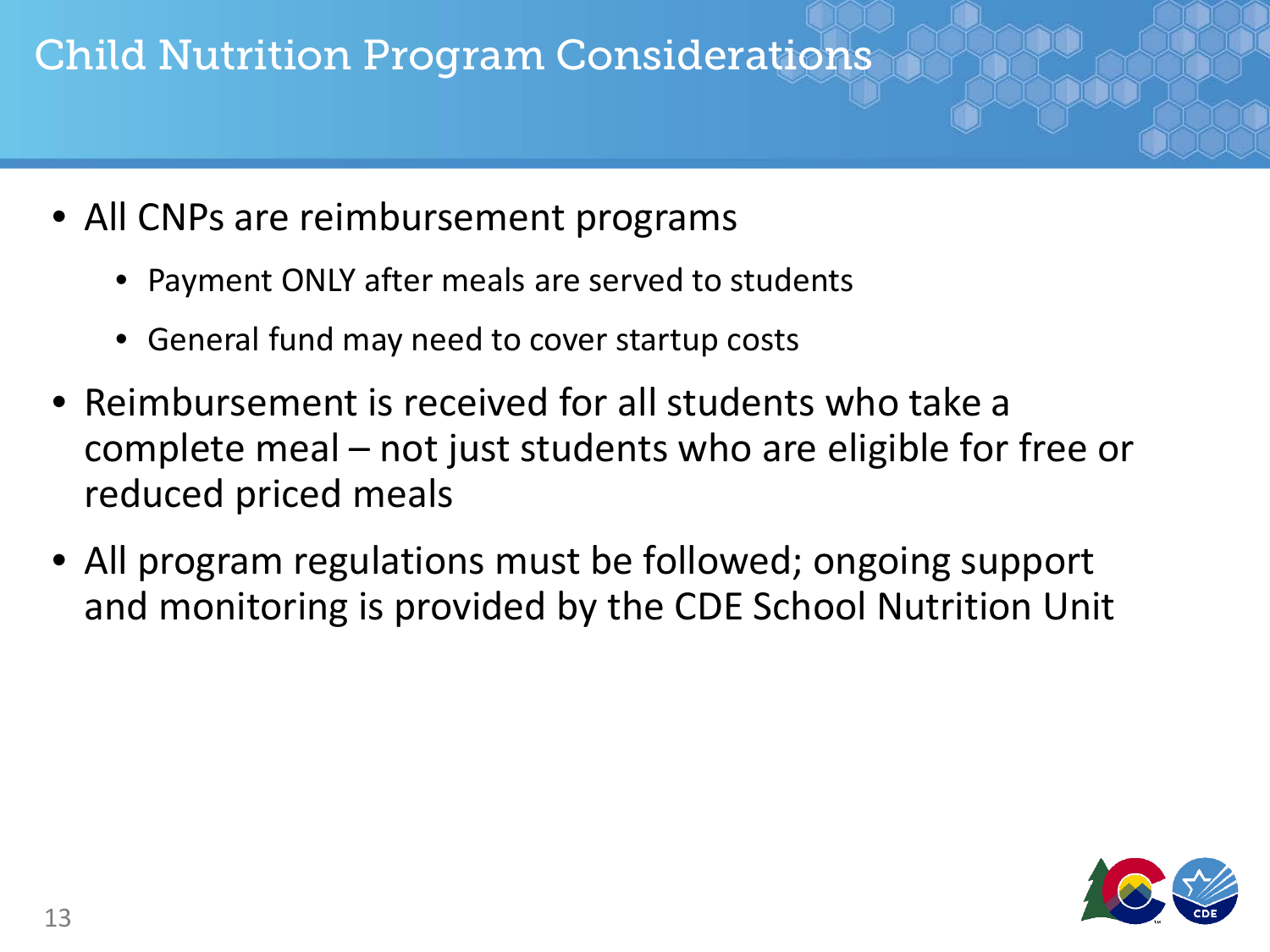#### Program Requirements

- In order to participate in any of the federal meal programs, all applicable regulations must be followed. Some examples are:
	- Accept and Process applications for free/reduced meals and assign meal benefits appropriately
	- Maintain confidentiality of student statuses and information
	- Maintain a non-profit foodservice fund
	- Follow meal pattern requirements for appropriate grade groups
	- Practice safe food handling according to state and local food codes
	- Procure goods and services according to federal regulation
	- Compile and claim meals based on their free, reduced, or paid meal status
	- SFA must have a policy to address unpaid meals
	- And much more!

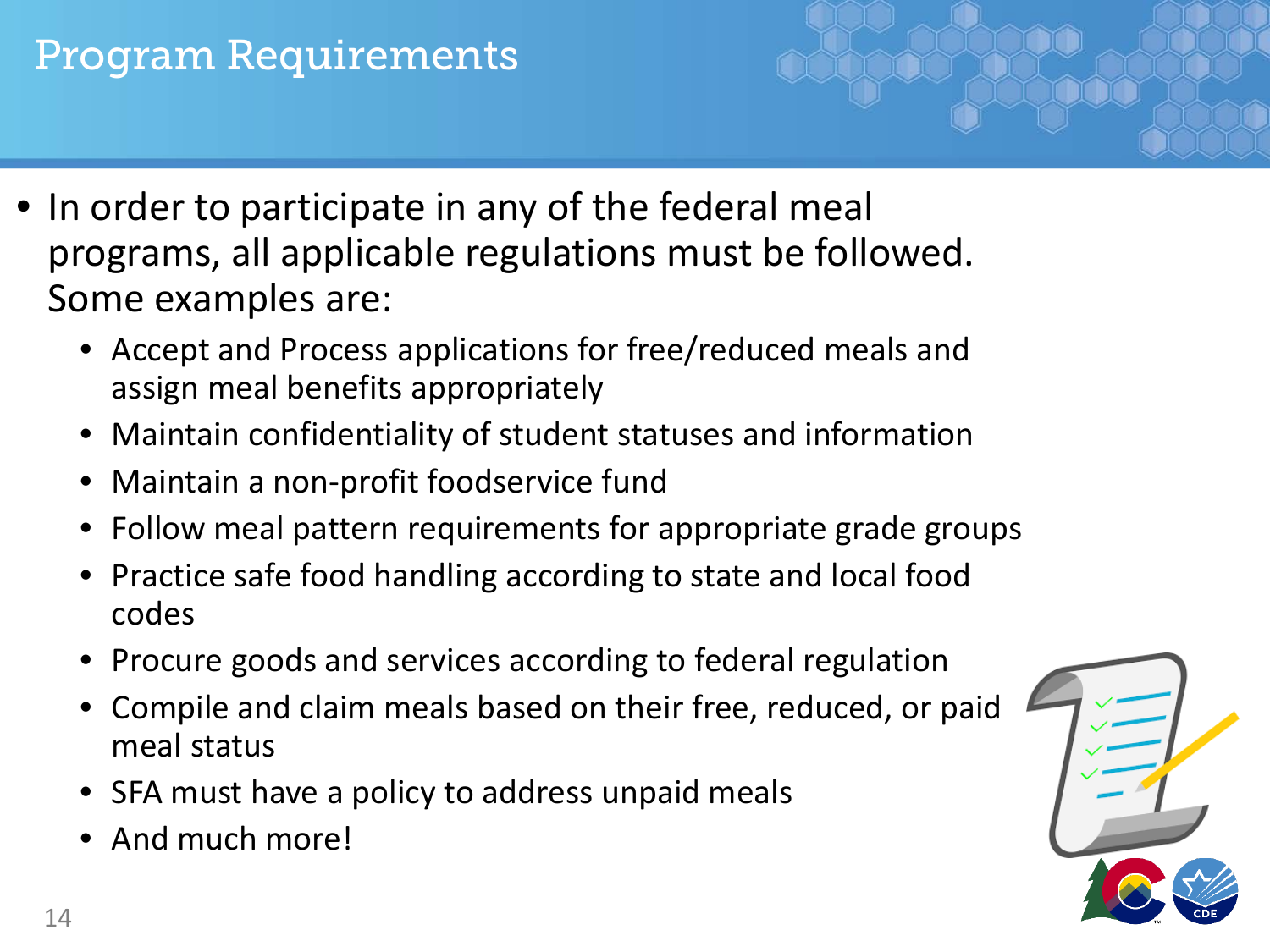#### Meal Service Considerations



- Do you have little space and equipment to serve food or a full kitchen?
- What type of program can your staff support?
	- All options involve some school staff, but it does vary
	- Example: Administrative work load is much higher for your own SFA, but there should be more staff to support the meal program
- What is your student demographic?
	- High F&R%?- may qualify for additional programs (ASP, FFVP)
	- Higher F&R also means higher participation usually

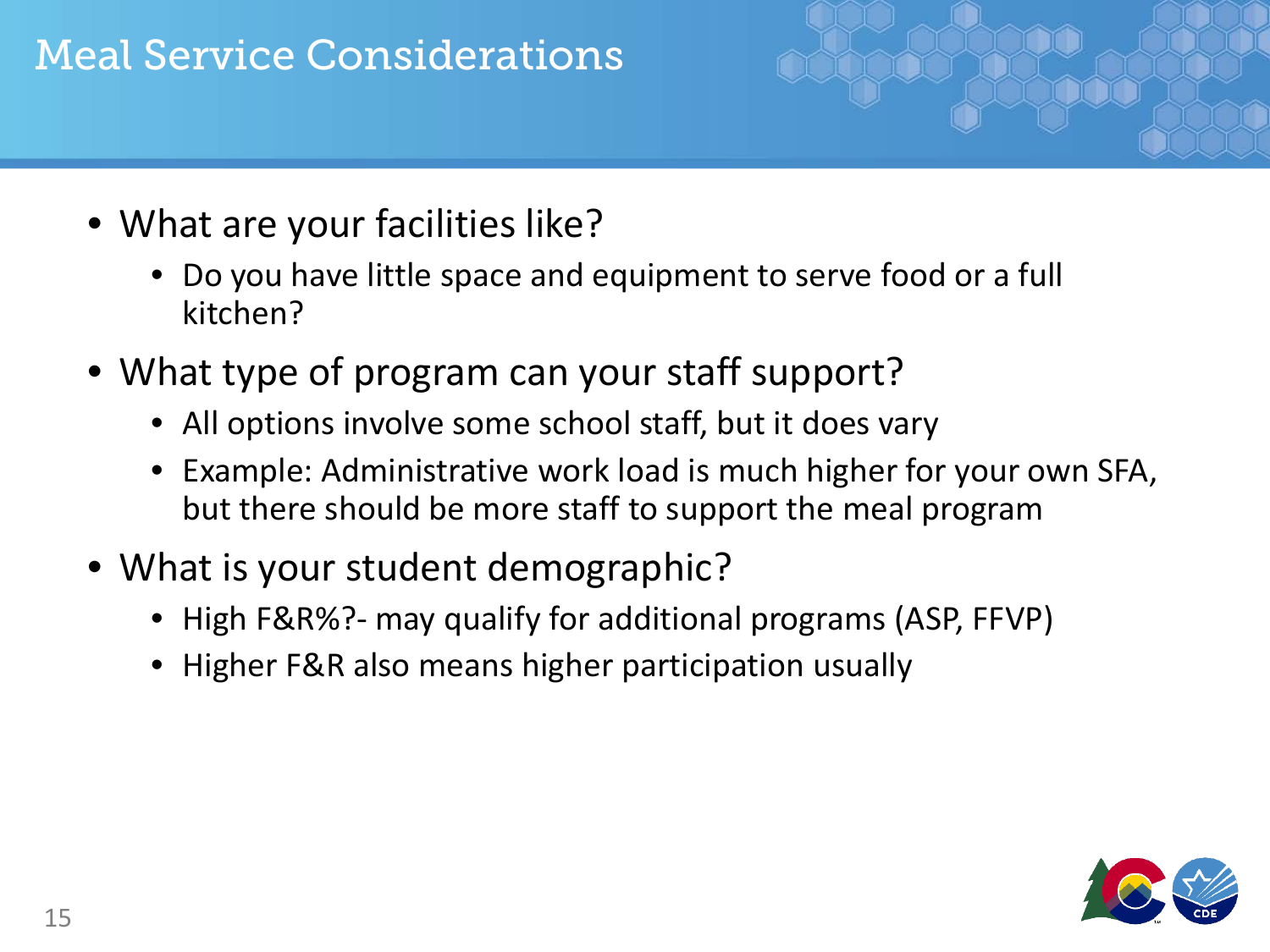#### Meal Service Considerations

- What financial commitment can your school make?
	- The goal is a break-even program, but any negative foodservice fund balance must be covered by the general fund **each year**
	- In addition, foodservice funds may **only** be used for the foodservice program
- What will your startup costs be?
	- What equipment or facility upgrades are needed?
	- Even catering might require a commercial refrigerator and warming cabinet
	- Technology costs- many SFA's use electronic POS systems to count meals

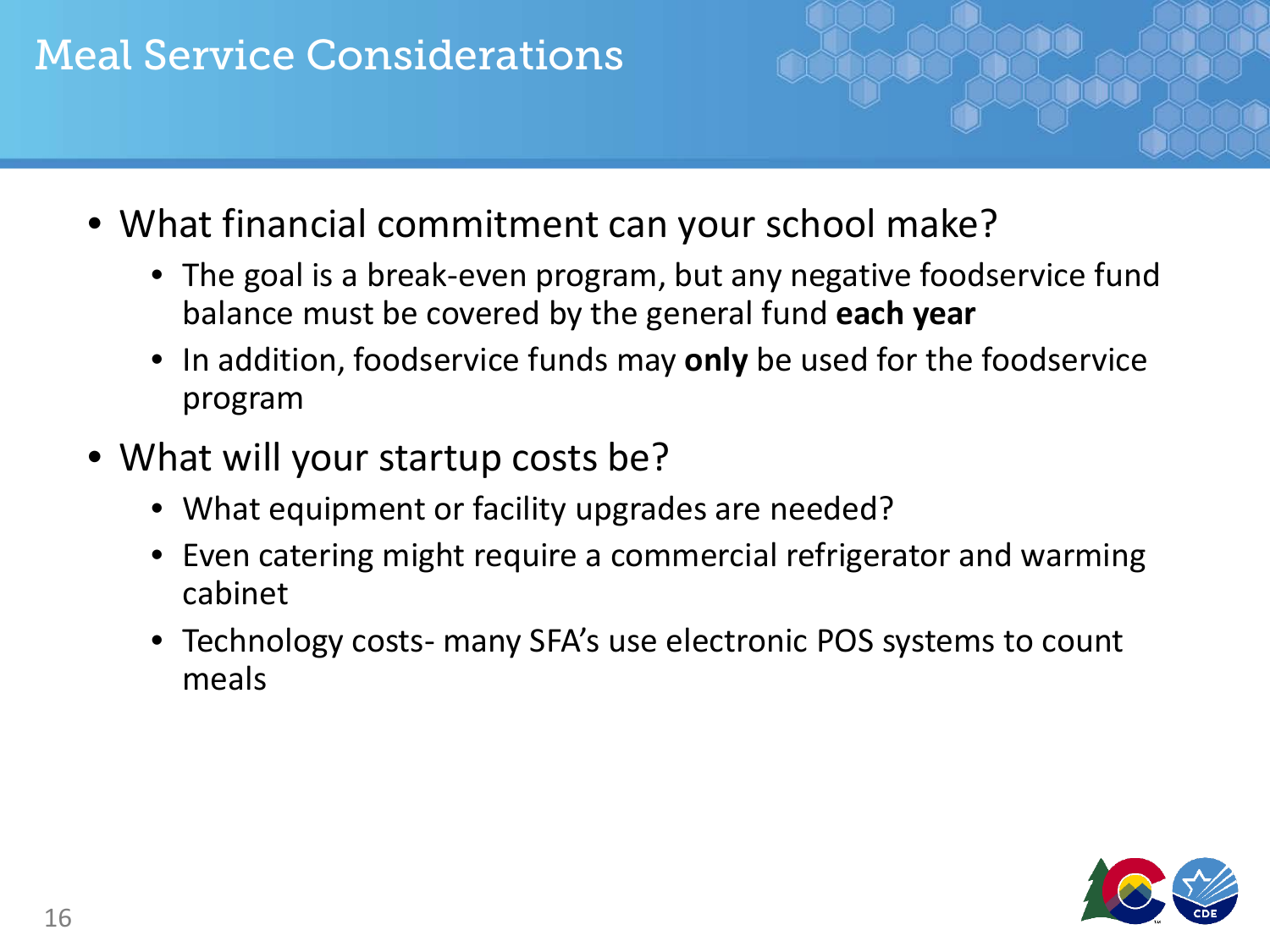#### Meal Service Considerations

- Meal programs will impact other school food sales
	- Smart Snacks policy restricts what foods can be sold during the school day
	- Competitive Foods policy restricts food sales in competition with school meals
- Does your school have additional goals around nutrition?
	- Scratch cooking, local, etc.

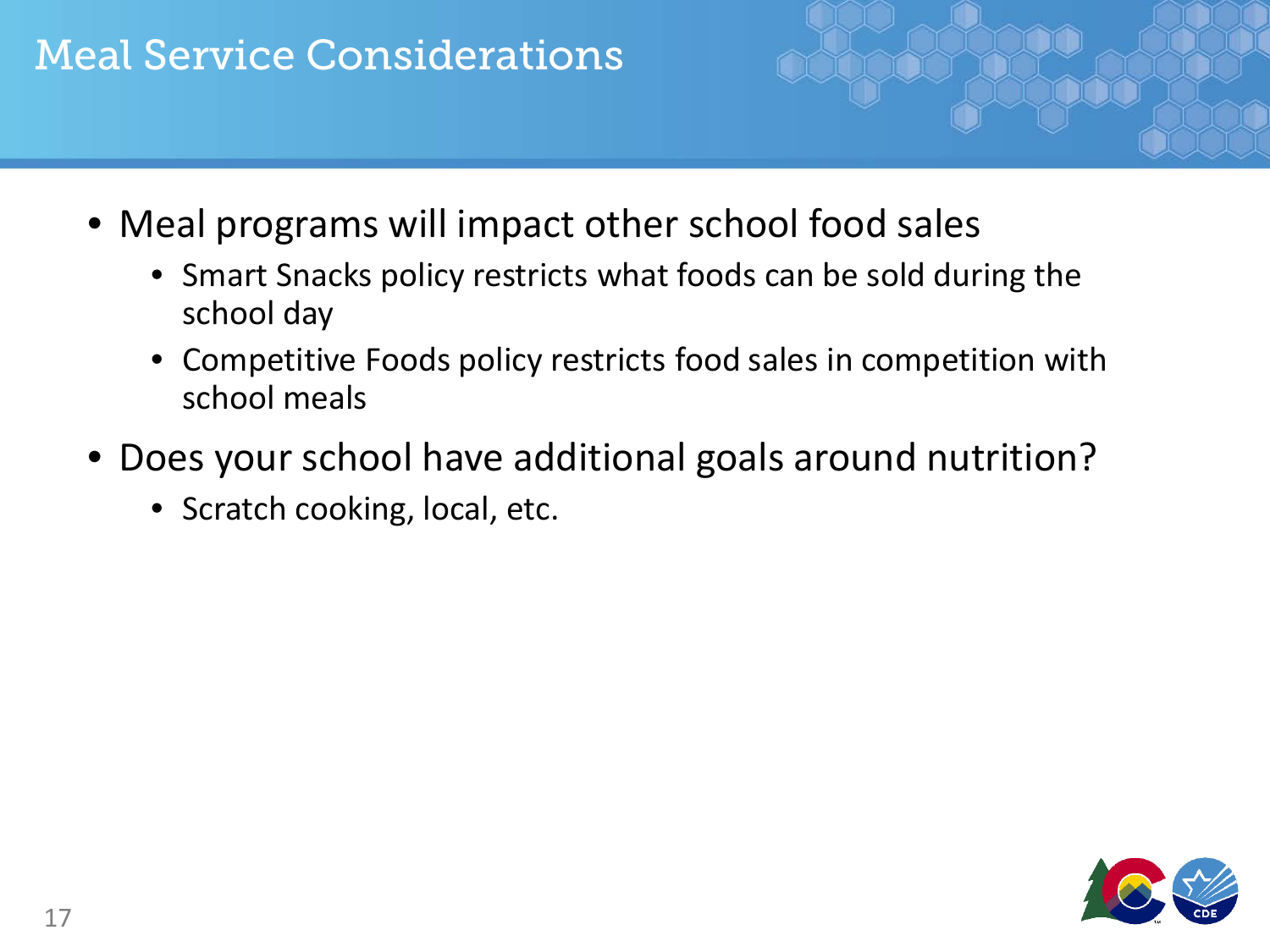#### Purchasing Equipment

- If using funds outside of the foodservice fund (fund 21), school can purchase equipment using their own procurement policies
- If using foodservice funds, all equipment must be procured according to federal regulation (2CFR 200)
	- Capital Equipment purchases over \$5,000 must be approved by CDE unless they are on the prior approval list
		- Use the Equipment Purchase Approval Tree located on our website: <http://www.cde.state.co.us/nutrition/capitalequipmentapprovaltree>



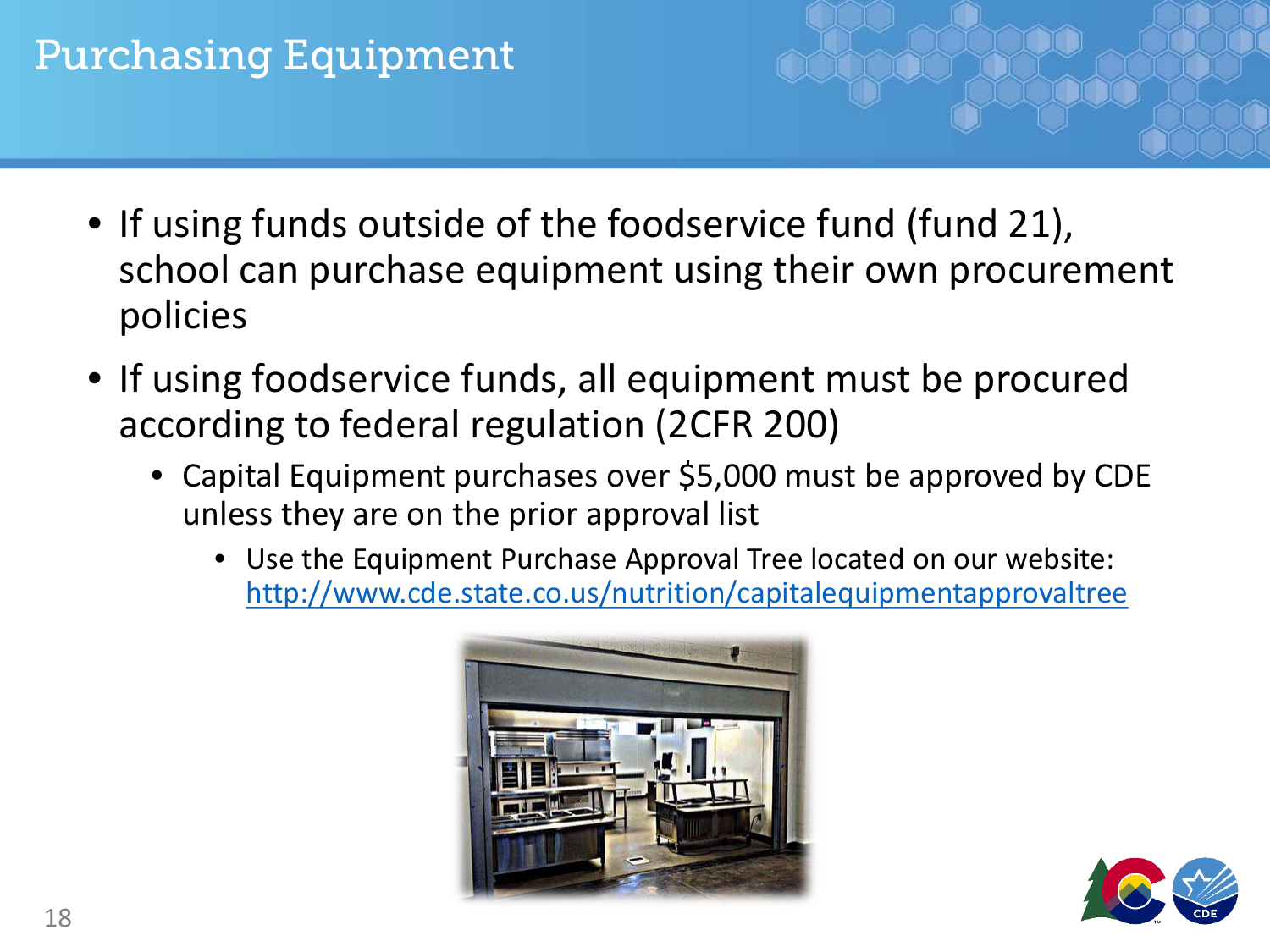## Navigating the School Meal Maze



- CharterChoice Collaborative (SFA) 303-953-4170
	- Britton Knickerbocker, Executive Director [bknickerbocker@charterchoicecollaborative.org](mailto:bknickerbocker@charterchoicecollaborative.org)
	- Kelly Chrisman, Director of Partnerships and School Relations [kchrisman@charterchoicecollaborative.org](mailto:kchrisman@charterchoicecollaborative.org)
- Colorado Charter School Institute (SFA) 720-468-3078
	- Ilene Agustin, Food Service Director [illeneagustin@csi.state.co.us](mailto:illeneagustin@csi.state.co.us)
	- Amanda Karger, Director of Finance [amandakarger@csi.state.co.us](mailto:amandakarger@csi.state.co.us)



• Other Colorado Charter SFAs: Hope Online, Peak to Peak, Pinnacle, and Windsor

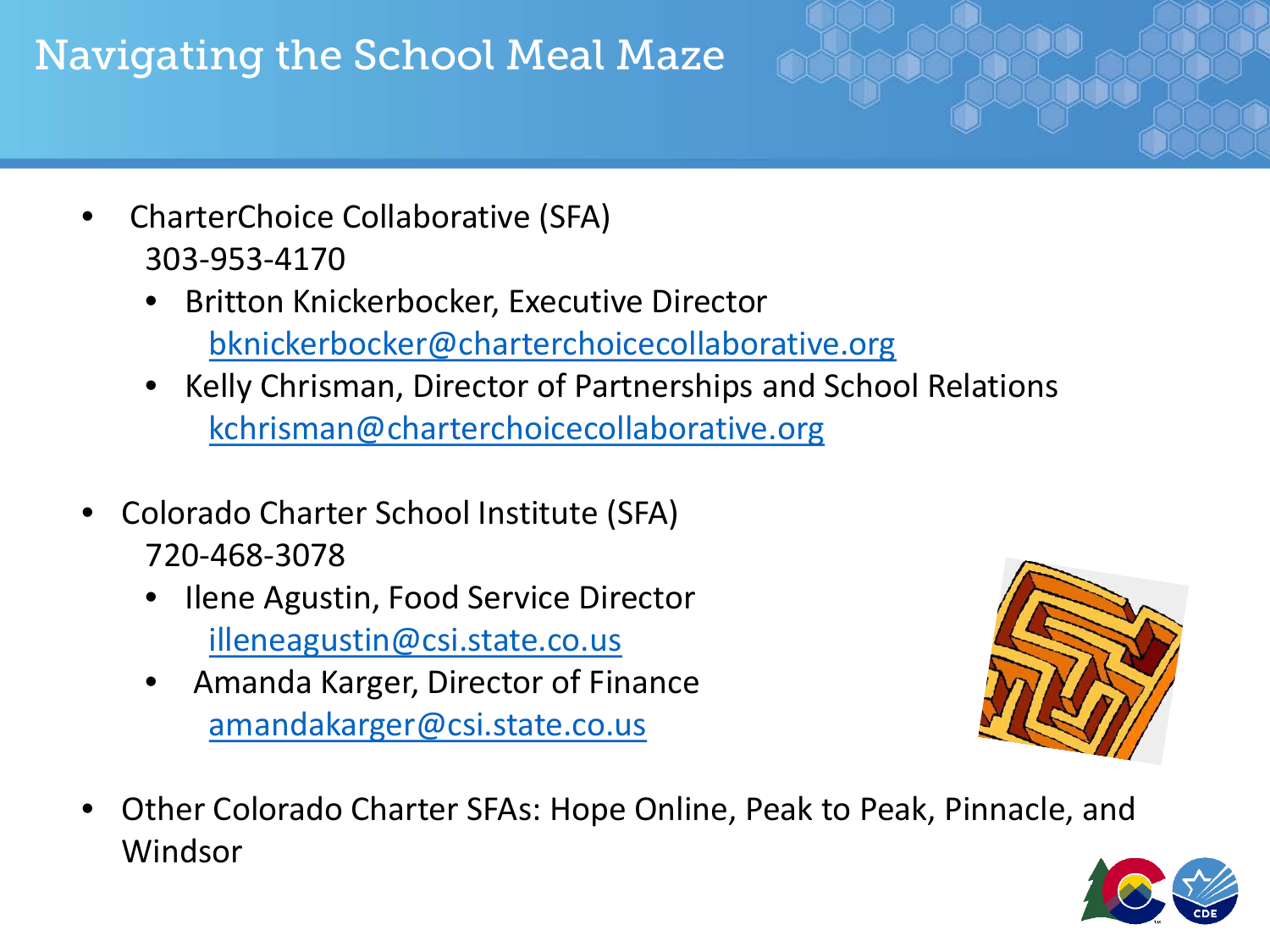# THE DISH

Updates from the **School Nutrition Unit** 



COLORADO **Department of Education** 

<https://us5.campaign-archive.com/home/?u=bee6c43ae6102530cf98cadf9&id=68b648e283>